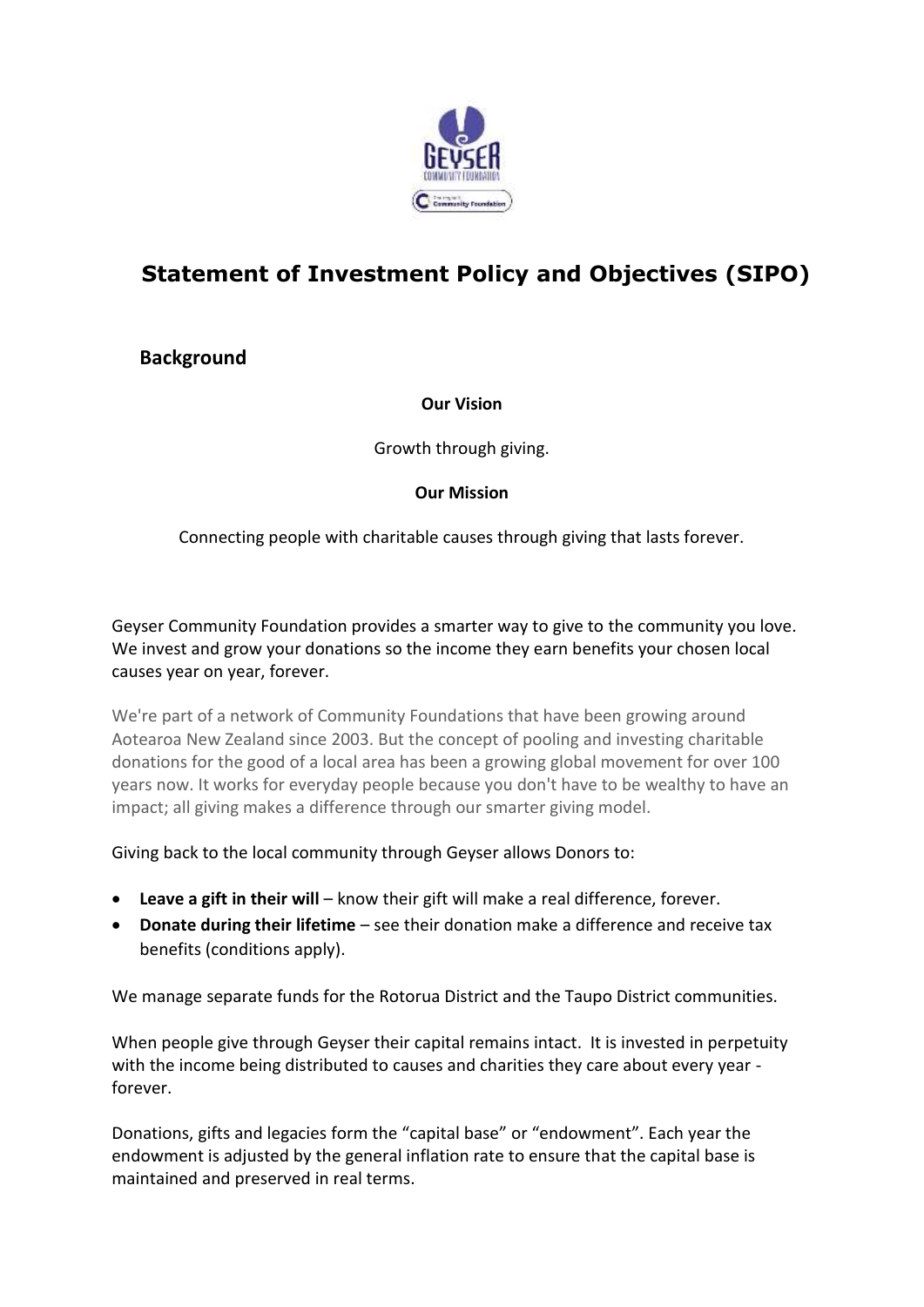Geyser expects to receive donations, gifts and legacies with and without specific management and distribution instructions, although untagged funds are preferred. Specially "tagged" donations and bequests will be managed according to the specific wishes of the donor, where practicable managing these funds closely in accordance with the principles set out below. All other funds will form a permanent and enduring part of the Community Funds and will be managed strictly according to the principles set out below.

The primary objectives underlying investment decision-making by Geyser are:

- to ensure that Geyser's endowment assets are invested prudently and in a manner consistent with Geyser's purpose and values;
- to maintain and grow the capital base above the rate of inflation, investing the endowments in accordance with the investment strategy and targets established by the Trustees;
- to ensure that sufficient cash and/or liquidity is available to make distributions and meet the granting policies and commitments of Geyser; and
- to maximise the funds available for distribution over the long-term.

## **Distribution policy and grants**

The focus of Geyser will be to build the capital base to the point that the Foundation has sufficient scale to commence the making of distributions out of investment income on an enduring basis. Once sufficient scale has been achieved, we envisage being in a position to make distributions each year equal to a minimum of 2.0% of the capital base at the start of the year.

The targeted level of distributions may be reviewed from time to time reflecting the growth of the endowment, the nature and extent of opportunities to deliver on Geyser's purpose, and changes in investment market conditions (e.g. should expected investment income increase or decrease markedly).

## **Portfolio risk and investment return expectations**

Geyser's investment risk profile will be set to prudently grow the capital base over the long-term.

The Trustees recognise that investment markets are prone to short-term volatility, which in turn can result in fluctuations in the capital base. To help ensure the capacity of Geyser to consistently make annual distributions to deliver on its Purpose, the Trustees will seek to build a capital buffer and in the ordinary course will target making grants up to a maximum level equivalent to two-thirds of investment returns. (It will not in the ordinary course make distributions out of the endowment itself).

Each year the Trustees will review the Geyser's financial position:

 If the capital buffer is below the level targeted by the Trustees specific advice will be taken from the Investment Managers regarding the investment outlook to determine if any action needs to be taken.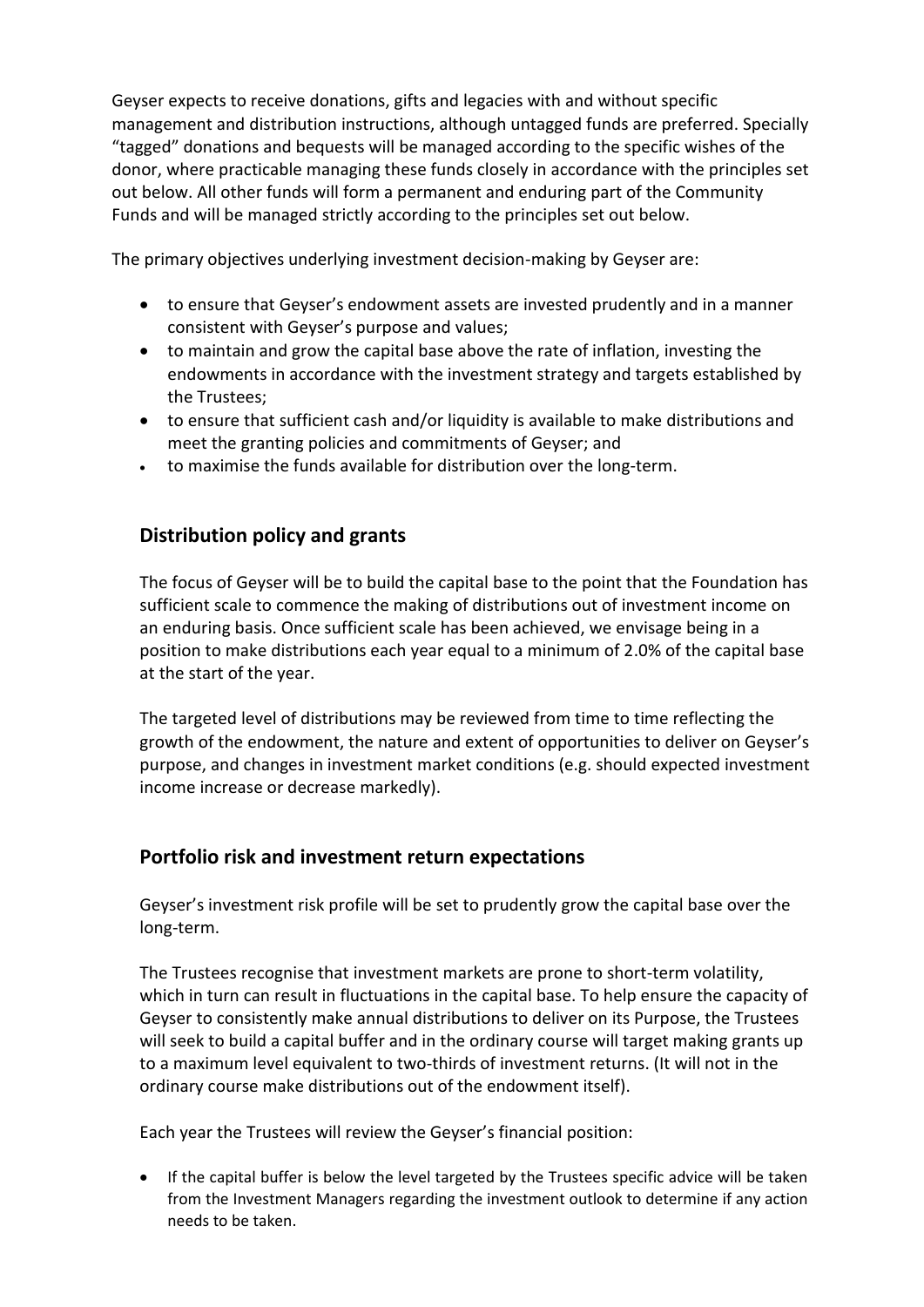If the assets comfortably exceed the capital buffer targeted by the Trustees, such surplus shall be taken into account by the Trustees in setting Geyser's distribution policy.

The return – and acceptable volatility of return – targets of the Trustees are to achieve:

### **Over the Long term (20+ years)**

 a real return after investment and other expenses, on average, of at least 5.0% per annum; and

## **Over the Short term (rolling 2-3 years)**

 a cash yield (i.e. cash flow income return) of 5.0% of the capital base per annum (noting that Geyser is a non-taxpayer).

#### **Investment strategy**

The assets will be invested based on the following long-term strategic asset allocation and will generally be maintained within the allowable ranges indicated:

| l Asset Class                    | <b>Benchmark Allocation</b> | Allowable Range |
|----------------------------------|-----------------------------|-----------------|
| Liquidity: Cash                  | 5%                          | $0\% - 20\%$    |
| <b>Income: Bonds</b>             | 50%                         | $30\% - 65\%$   |
| <b>Growth: Property / Shares</b> | 45%                         | 30%-60%         |
| <b>Other</b>                     |                             |                 |

In respect of the above strategy:

- Grants approved but not paid and other distribution commitments pending within 12 months will be held in highly liquid cash/fixed interest, as appropriate.
- Investments will be managed on a predominately "buy and hold" basis, and the investment portfolio diversified across a minimum of 25 investments, without undue concentration in any one company, sector or asset class.
- Geyser has NZ dollar distribution objectives and commitments. As such, the majority of liquidity and income assets should be NZ dollar assets. Where overseas investments are made, the currency risks of overseas investments may be hedged, if recommended by the Investment Managers and approved by the Trustees.
- Geyser and its Investment Managers will have a period of 6 months to integrate newly received bequests (whether cash, financial assets or other) into the Investment Strategy.

# **Asset Allocation and Investment Strategy for Pass Through Funds (not to be retained in perpetuity) and Gifts**

The Investment Committee will consider any Pass-Through Funds and Gifts on a case by case basis. This will ensure the funds are held in term deposits, or other investments, that are appropriate for the donor.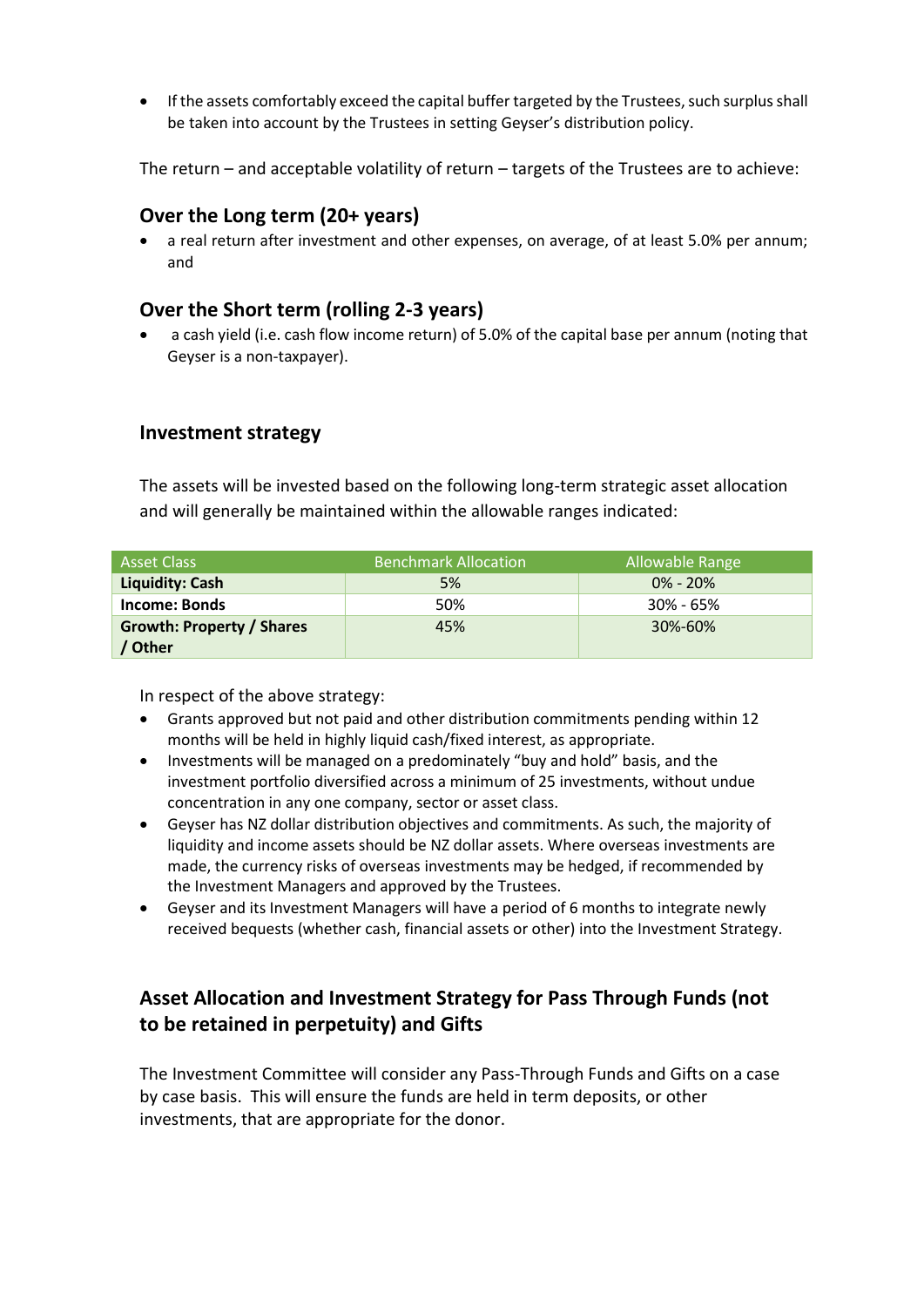## **Investment guidelines and restrictions**

The investment guidelines and restrictions summarised below are in place for prudential reasons and apply to the General Endowments but not specially tagged bequests.

Departures from these require the unanimous written approval of the Trustees.

## **Shares and property**

- Investments must generally be confined to publicly listed, widely held securities trading in recognised markets. Investments in NZ or Australian private equity funds may be permitted with the prior written consent of the Investment Committee.
- Geyser should not hold more than 2.0% of the equity of any one company and no individual holding should be over 5.0% of the value of the endowment.
- The property assets will be confined to listed securities. Direct property investments may only be made with the unanimous consent of the Trustees.
- Investments in companies in the liquor, gambling, tobacco, pornography, arms and ammunition sectors are considered incongruent with the purpose and values of Geyser and are precluded.

### **Bonds**

- The average credit quality of the portfolio should be equivalent to at least a Standard and Poor's investment grade (BBB) credit rating. No more than 20% of the endowment may be invested in securities that are non-investment grade or perpetual.
- With the exception of New Zealand government stock, no holding of an investment grade bond should exceed 5.0% of the value of the endowment and no holding of a noninvestment grade or perpetual bond should exceed 3.0% of the value of the endowment.

## **Cash**

 Cash includes bank deposits and bank bills up to 365 days from a registered New Zealand bank (or equivalent financial institution) and shall have a level of security equal to, or better than, a Standard and Poor's A1 rating.

## **General**

- Investments shall be made within the context of a prudent overall approach and a paramount objective to ensure real capital preservation over the longer term. The Trustees recognise their investment responsibilities will at times extend beyond pure financial considerations reflecting Geyser's community purpose and underlying values.
- Borrowing to invest is prohibited, except in relation to direct property assets with the written consent to the trustees.
- Total holdings (bonds and shares) in any one organisation, other than government bonds, shall not exceed 7.5% of the value of the endowment excluding new funds awaiting investment.
- Other than hedging foreign currency risk on overseas investment, no financial derivatives may be used.
- Where bequests are specially tagged by a Donor these funds will be managed by Geyser (and, where applicable, by its Investment Managers) in accordance with the instructions of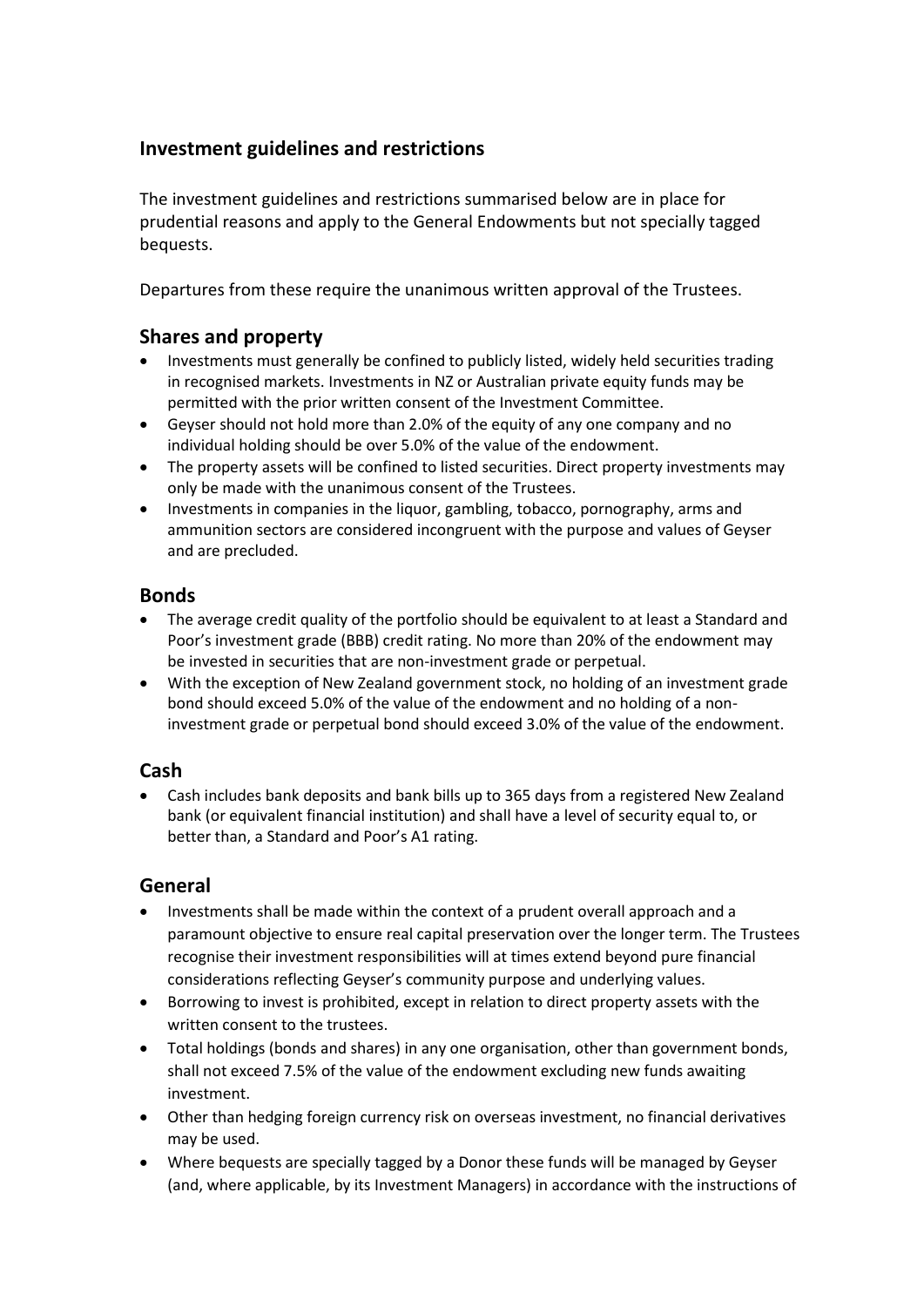the Donor. Where no specific instructions are received relating to the specific investment strategy to be used, the funds shall be managed in accordance with the general policy.

#### **Governance and Investment Management Governance**

The responsibility for the oversight of Geyser's investments and adherence with this investment policy rests with the Trustees. The Trustees have delegated oversight of dayto-day investment management to the Investment Committee.

Decisions to depart from this Investment Policy require the unanimous approval of the Trustees or, as part of their delegated authority, the Investment Committee.

A minimum of two nominated Investment Committee members will approve in writing, the implementation of all cash transactions. The Investment Manager will act on authority of Geyser's signatories as advised from time-to time.

#### **Investment Management**

External investment professionals (Investment Managers) will be appointed to oversee and undertake the day-to-day investment management of Geyser's investments.

Detailed investment mandates provide a clear delegated authority to invest funds, in a manner consistent with this policy, and include operating guidelines as well as the Investment Managers' reporting requirements.

The overall performance of Geyser's investments and its Investment Managers will be evaluated on a regular basis, against the objectives set out in this Investment Policy and by reference to the returns available from cash assets and achieved in investment markets over the relevant evaluation period.

A full review of Investment Managers and their performance and fees will be conducted every 3 years.

*Approved by the Board: May 2020*